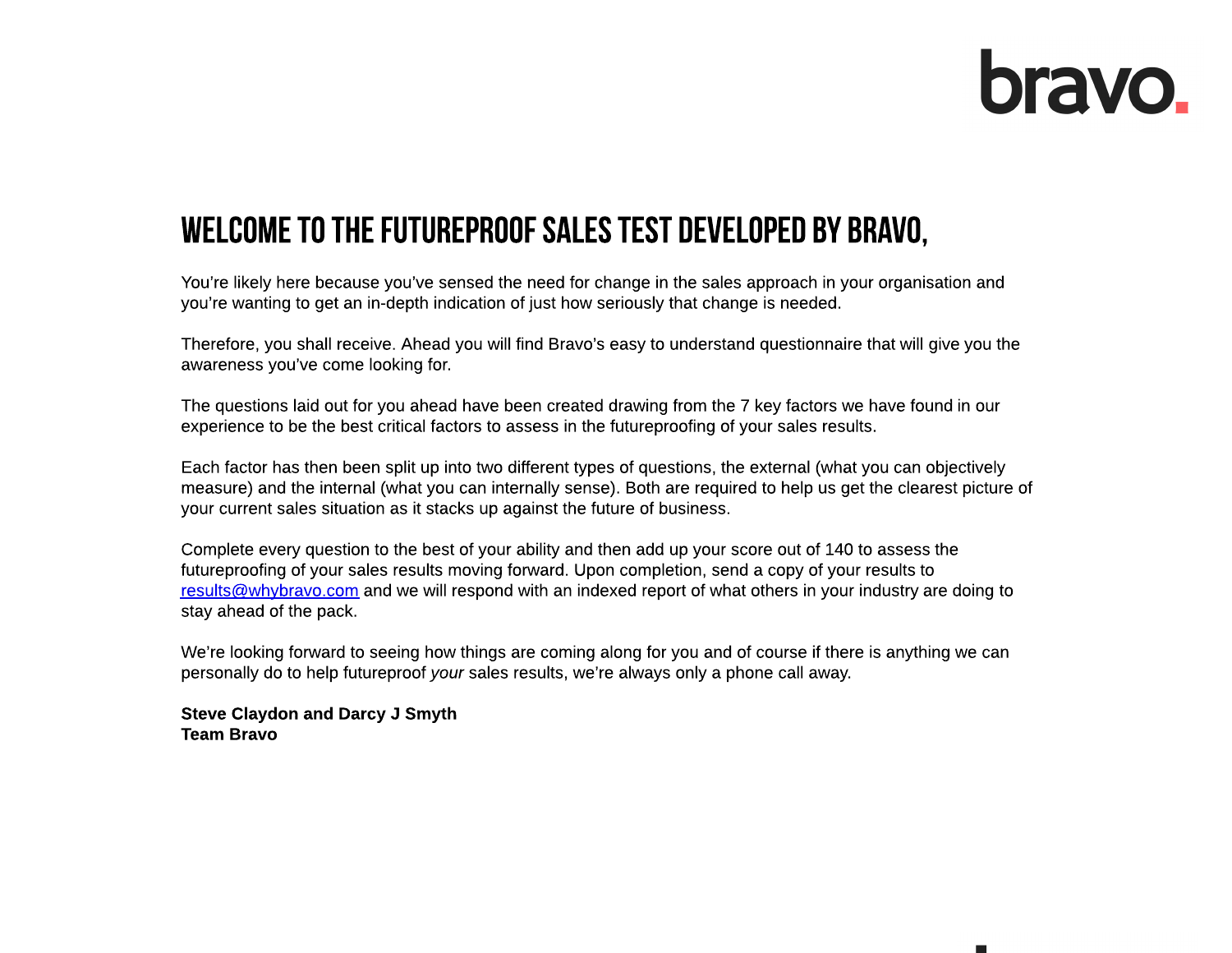# **bravo.**

### 1. LEVERAGE OF PRODUCTS AND SERVICES

#### FUTUREPROOFSALESTEST





What you can sense: How would you rate the ease with which buyers can remain buying from you (1 being you must be physically present to purchase, io being completely automated and out of the buyer's mind until they want it to be).

#### 2. INFLUENCE AND AUTHORITY IN THE MARKET



What you can measure: As a percentage how much of your business comes from the market coming to you (through enticing sales and marketing) rather than you chasing the market (through direct sales and marketing)?



What you can sense: How often do you feel like you're leading the conversation with your buyers (and you can sense they have a strong desire for the product), as opposed to forcing the sales conversation (and you can sense you?re on the back foot with no choice but to try and 'convince')?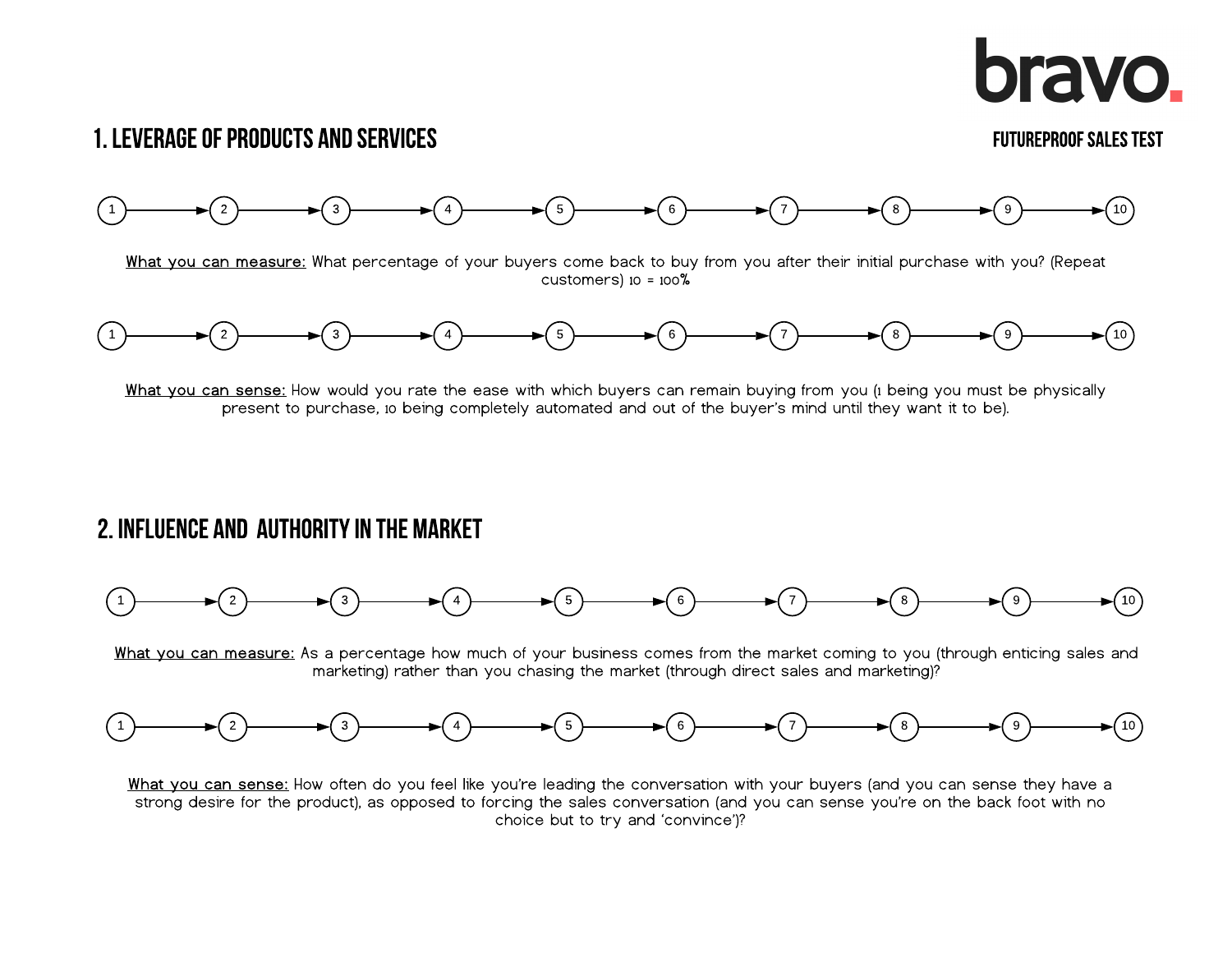#### 3. OVERALL FUTUREPROOFING OF SALES



What you can measure: What percentage of your buyers have continued to stay with you, despite any evidence of your competition's lowering of pricing or increasing in quality of service/product? Or, what percentage of your buyers have shown they will stick with you no matter what?



What you can sense: How certain are you that your sales numbers will continue to rise at the pace and quality you desire into the future? (1 being the only thing we are certain about is that we are doomed, 10 being we have plans in place that we are absolutely certain will see us succeed into the future.)

#### 4. ABILITY TO INNOVATE SALES AND MARKETING APPROACH WITH POSSIBILITY AND CHOICE



What you can measure: What percentage of new proposed sales and marketing strategies were executed to completion and considered successful in the past 24 months?



What you can sense: How engaged are your team in both creating **and** executing on new sales and marketing strategies to grow the company? (1being we are still surviving on the ideas we created years ago, 10 being we are consistently updating, improving and innovating on our sales and marketing strategies)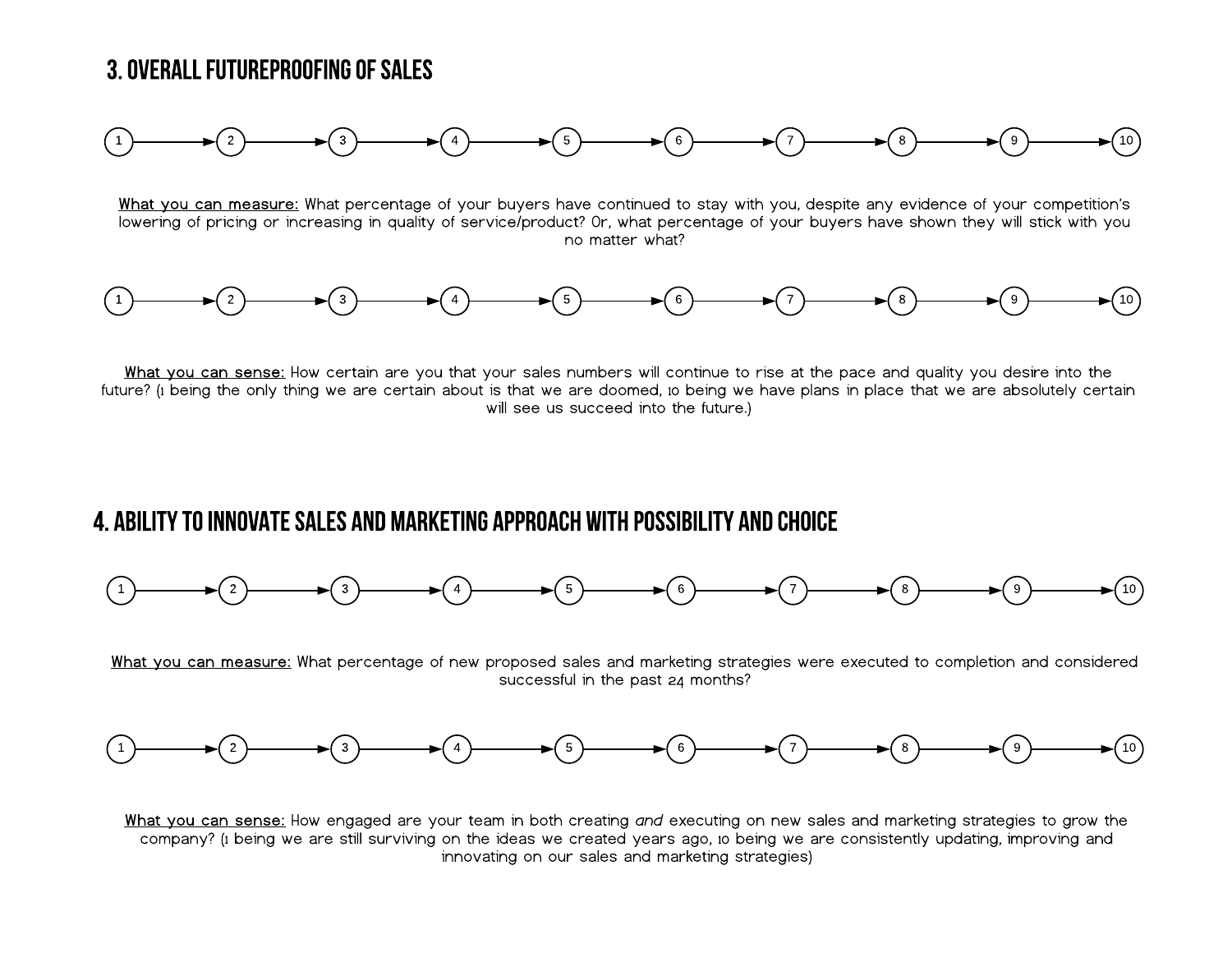#### 5.PROBLEMSOLVINGWITHAKNOWLEDGEOFHOWTOTHINK



What you can measure: What percentage of your sales and marketing team members are able to find the solutions to their own problems, without needing to refer to a textbook or a team leader the majority of the time?



What you can sense: How would you rate the creative problem solving ability of your sales and marketing team members? (1 being that they are only able to do what they are told, 10 being they are completely autonomous in showing initiative to come up with creative solutions to real problems for our company).

#### 6. PREDICITION OF AND ADAPTION TO MARKET TRENDS



What you can measure: How much time are you actively spending on researching and following market trends whilst putting in future strategies to maintain relevance?



What you can sense: How would you rate yourself as a 'front-runner' of your industry in your market's eyes, which can be evidenced by a desire to align with your brand as you innovate forward? (i being we are always the last to adapt to market trends, io being we are the trend setters of our industry and our market knows it).